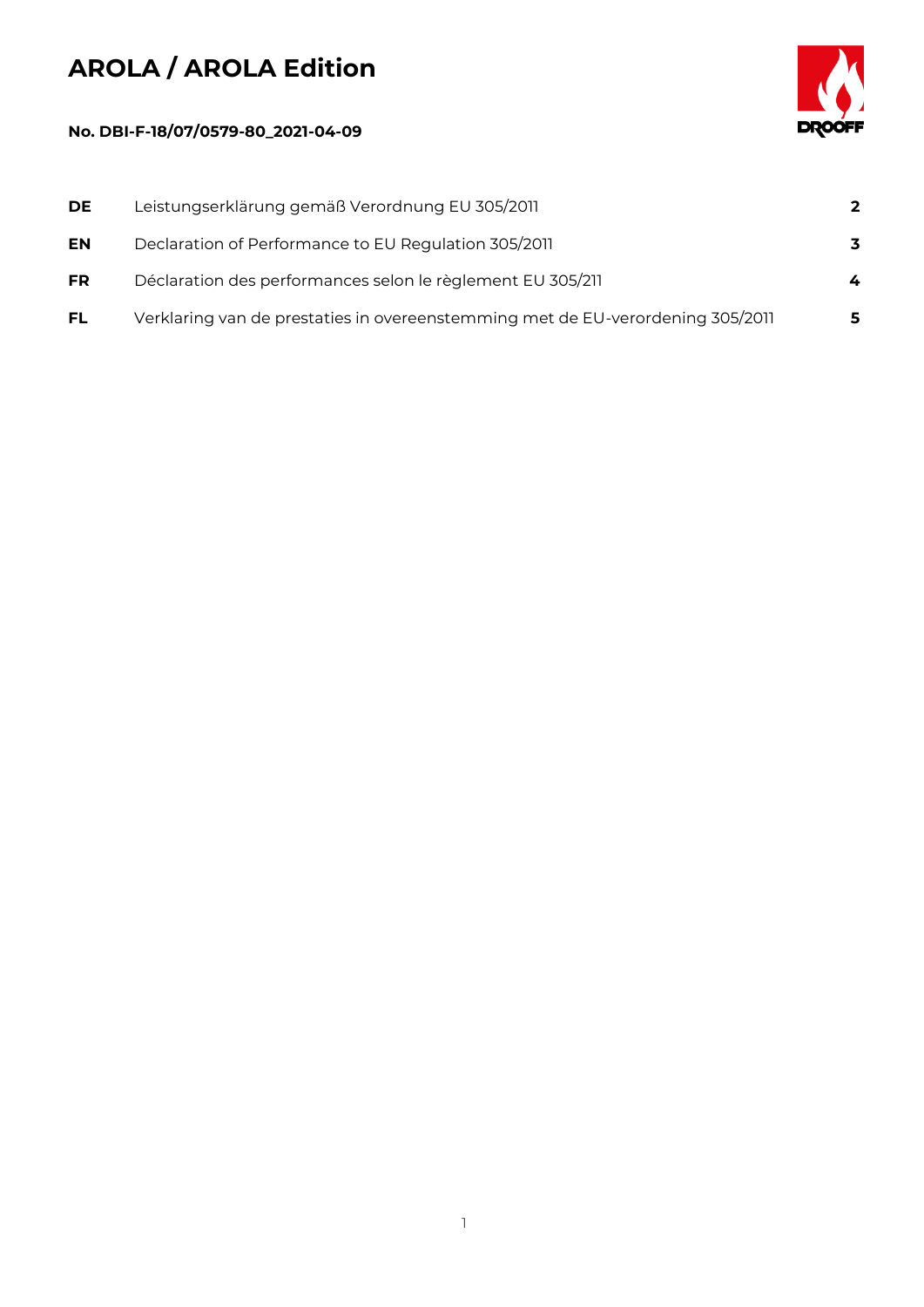

| 1. Allgemeines                                                                                           |                                         |  |  |
|----------------------------------------------------------------------------------------------------------|-----------------------------------------|--|--|
| Produkt                                                                                                  | AROLA / AROLA Edition                   |  |  |
| Verwendungszweck                                                                                         | Raumheizer für feste Brennstoffe ohne   |  |  |
|                                                                                                          | Warmwasserbereitung                     |  |  |
| Hersteller                                                                                               | Drooff Kaminöfen GmbH & Co. KG          |  |  |
|                                                                                                          | Keffelker Str. 40                       |  |  |
|                                                                                                          | 59929 Brilon, Deutschland               |  |  |
| System(e) zur Bewertung der Leistungsbeständigkeit                                                       | 3                                       |  |  |
| Benanntes Prüflabor / Nr.                                                                                | DBI-Gastechnologisches Institut gGmbH   |  |  |
|                                                                                                          | Freiberg DVGW-Prüflaboratorium Energie  |  |  |
|                                                                                                          | /1721                                   |  |  |
| Prüfbericht Nr.                                                                                          | DBI-F-18/07/0579-80                     |  |  |
| Harmonisierte technische Spezifikation                                                                   | EN 13240:2005-10                        |  |  |
| 2. Wesentliche Merkmale                                                                                  |                                         |  |  |
| <b>Brandsicherheit</b>                                                                                   | Erfüllt                                 |  |  |
| <b>Brandverhalten</b>                                                                                    | Al nach EN13501-1                       |  |  |
| Sicherheitsabstand zu brennbaren Materialien in mm                                                       | Decke:                                  |  |  |
|                                                                                                          | Boden:                                  |  |  |
|                                                                                                          | Hinten:<br>150                          |  |  |
|                                                                                                          | Seite (ohne Strahlungseinfluss):<br>250 |  |  |
|                                                                                                          | Seiten (mit Strahlungseinfluss):<br>350 |  |  |
|                                                                                                          | Vorne:<br>800                           |  |  |
| Brandgefahr durch Herausfallen von brennendem Brennstoff                                                 | Erfüllt                                 |  |  |
| Reinigbarkeit                                                                                            | Erfüllt                                 |  |  |
| Emission von Verbrennungsprodukten (CO)                                                                  | g/Nm <sup>3</sup><br>< 1,25             |  |  |
| Abgastemperatur Messstrecke bei Nennwärmeleistung (fire +)                                               | $\overline{C}$<br>186,3(161)            |  |  |
| Abgastemperatur Stutzen bei Nennwärmeleistung (fire+)                                                    | $\overline{C}$<br>235 (235)             |  |  |
| Oberflächentemperatur                                                                                    | Erfüllt                                 |  |  |
| Elektrische Sicherheit                                                                                   | Erfüllt                                 |  |  |
| Freisetzung von gefährlichen Stoffen                                                                     | <b>NPD</b>                              |  |  |
| Max. Betriebsdruck                                                                                       | Nicht relevant                          |  |  |
| Mechanische Festigkeit (zum Tragen eines Schornsteins)                                                   | <b>NPD</b>                              |  |  |
| Wärmeleistung / Energieeffizienz                                                                         | Erfüllt                                 |  |  |
| Nennwärmeleistung                                                                                        | kW<br>4,0                               |  |  |
| Nenn-Raumwärmeleistung                                                                                   | kW<br>4,0                               |  |  |
| Nenn-Wasserwärmeleistung                                                                                 | kW                                      |  |  |
| Wirkungsgrad                                                                                             | %<br>> 75                               |  |  |
| Die Leistung des Produktes gemäß 1 entspricht den erklärten Leistungen gemäß Abschnitt 2.                |                                         |  |  |
| Verantwortlich für die Erstellung dieser Leistungserklärung ist allein der Hersteller gemäß Abschnitt 1. |                                         |  |  |

Unterzeichnet im Namen des Herstellers

 $\Omega$  $\overline{\phantom{a}}$ 

Till Klask, Geschäftsführer Brilon, 14.04.2021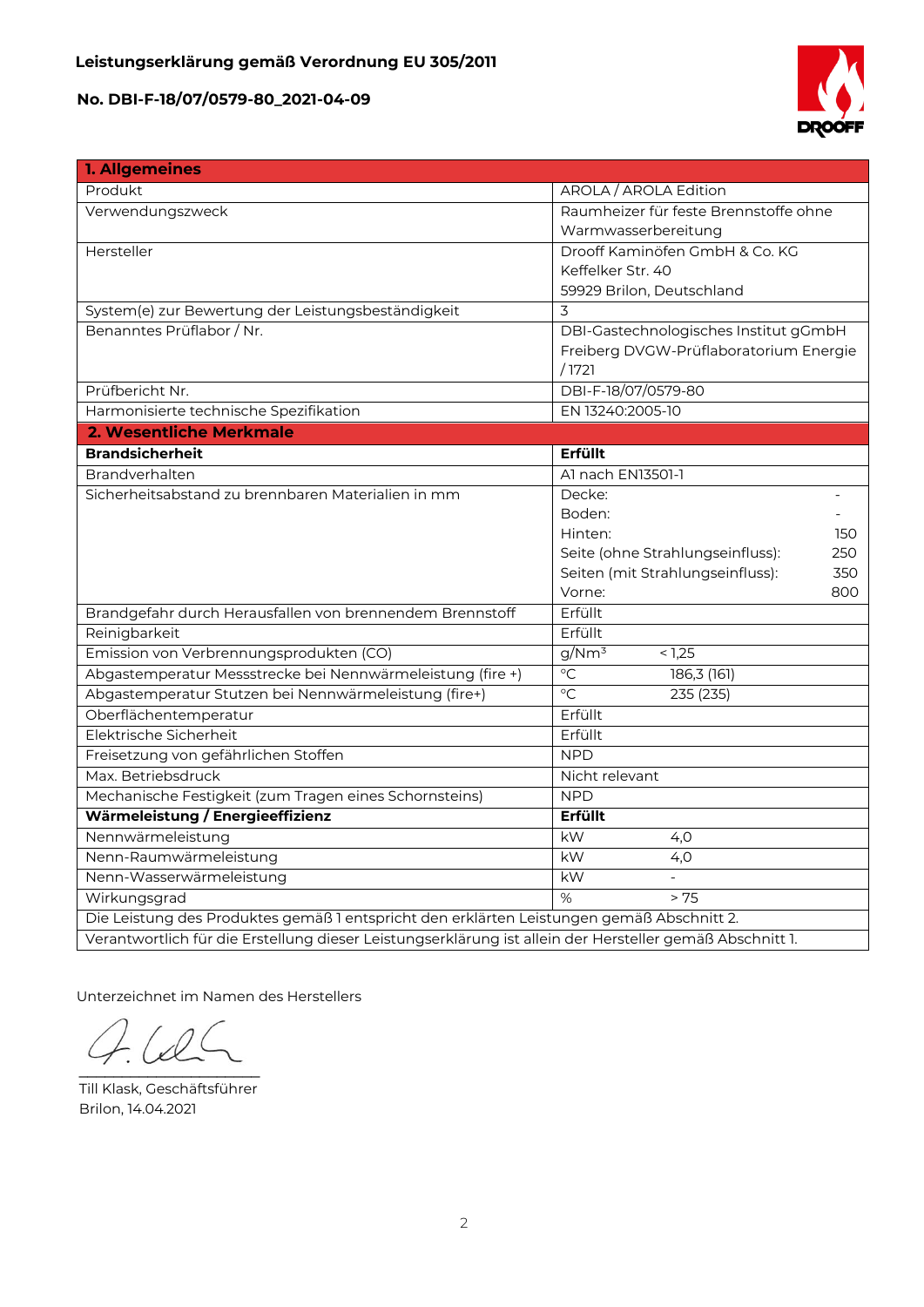

| 1. General                                                                                                         |                                            |  |
|--------------------------------------------------------------------------------------------------------------------|--------------------------------------------|--|
| Product                                                                                                            | AROLA / AROLA Edition                      |  |
| Intended use                                                                                                       | Room heater for solid fuels without        |  |
|                                                                                                                    | hot water preparation                      |  |
| Manufacturer                                                                                                       | Drooff Kaminöfen GmbH & Co. KG             |  |
|                                                                                                                    | Keffelker Str. 40                          |  |
|                                                                                                                    | 59929 Brilon, Germany                      |  |
| System(s) for assessment of performance consistency                                                                | 3                                          |  |
| Nominated test laboratory / no.                                                                                    | DBI-Gastechnologisches Institut gGmbH      |  |
|                                                                                                                    | Freiberg DVGW-Prüflaboratorium Energie     |  |
|                                                                                                                    | /1721                                      |  |
| Test report no.                                                                                                    | DBI-F-18/07/0579-80                        |  |
| Harmonized technical specification                                                                                 | EN 13240:2005-10                           |  |
| <b>2. Essential features</b>                                                                                       |                                            |  |
| <b>Fire safety</b>                                                                                                 | <b>Fulfilled</b>                           |  |
| Fire behaviour                                                                                                     | Al according to EN13501-1                  |  |
| Distance from inflammable materials in mm                                                                          | Ceiling:                                   |  |
|                                                                                                                    | Floor:                                     |  |
|                                                                                                                    | Back:<br>150                               |  |
|                                                                                                                    | Side (without radiation influence):<br>250 |  |
|                                                                                                                    | 350<br>Side (with radiation influence):    |  |
|                                                                                                                    | Front:<br>800                              |  |
| Fire hazard due to burning fuel falling out                                                                        | Fulfilled                                  |  |
| Cleanability                                                                                                       | Fulfilled                                  |  |
| Emission of combustion products (CO)                                                                               | g/Nm <sup>3</sup><br>< 1,25                |  |
| Exhaust gas temperature measuring section at nominal heat                                                          | $\overline{C}$<br>186,3 (161)              |  |
| output (fire +)                                                                                                    |                                            |  |
| Flue gas temperature at nominal heat output (fire+)                                                                | $\rm ^{\circ}C$<br>235 (235)               |  |
| Surface temperature                                                                                                | Fulfilled                                  |  |
| <b>Electrical safety</b>                                                                                           | Fulfilled                                  |  |
| Release of hazardous substances                                                                                    | <b>NPD</b>                                 |  |
| Max. operating pressure                                                                                            | Not relevant                               |  |
| Mechanical strength (to support a chimney)                                                                         | <b>NPD</b>                                 |  |
| Heat output / energy efficiency                                                                                    | <b>Fulfilled</b>                           |  |
| Rated heating capacity                                                                                             | kW<br>4,0                                  |  |
| Room-heating capacity                                                                                              | kW<br>4,0                                  |  |
| Water-heating capacity                                                                                             | kW<br>$\overline{a}$                       |  |
| Efficiency                                                                                                         | %<br>> 75                                  |  |
| The performance of the product according to 1 corresponds to the declared performances according to section 2.     |                                            |  |
| The manufacturer alone is responsible for drawing up this declaration of performance in accordance with section 1. |                                            |  |

Signed on behalf of the manufacturer

 $\mathcal{L}$  and  $\mathcal{L}$  and  $\mathcal{L}$ 

Till Klask, managing director Brilon, 14th April 2021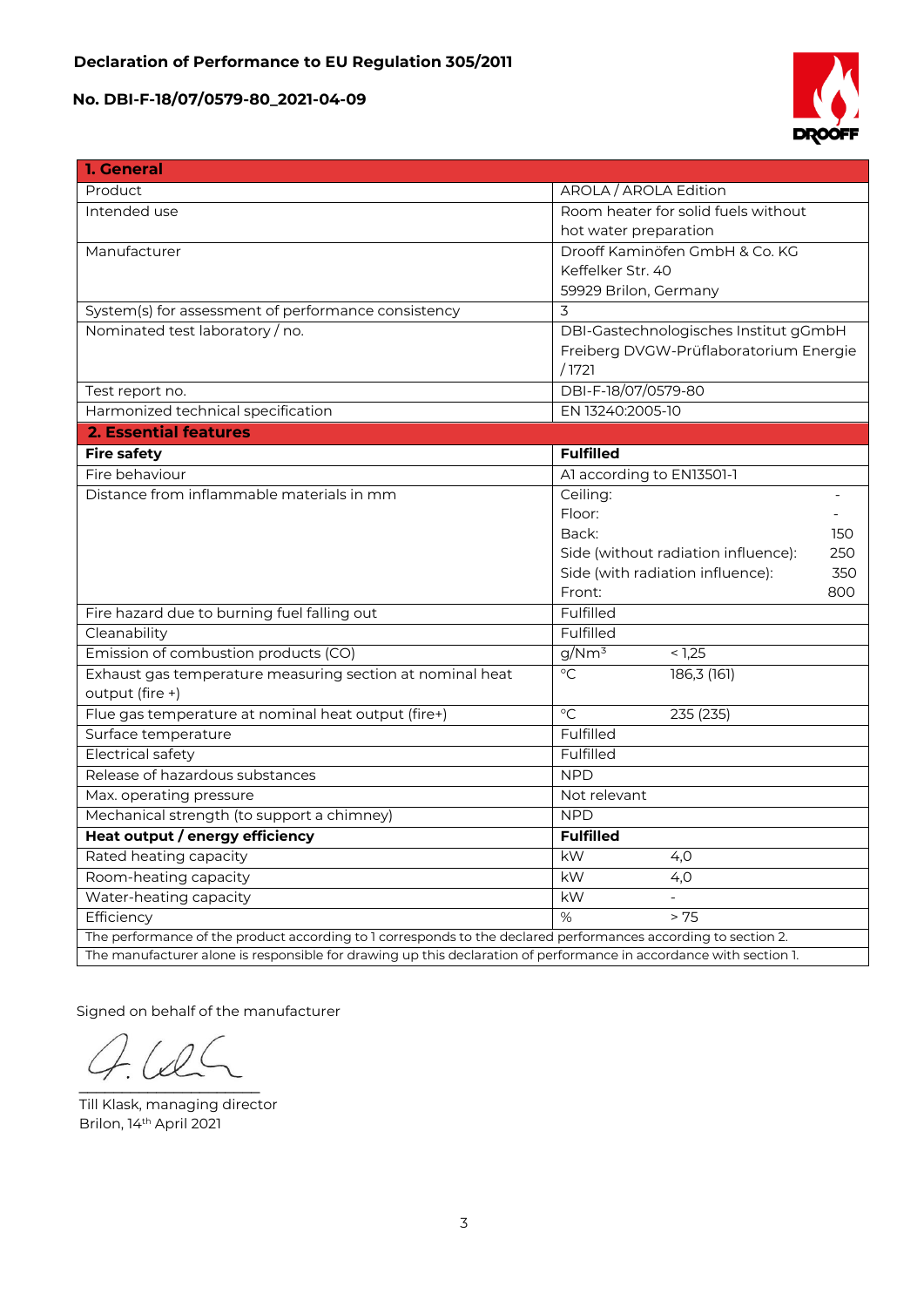

| 1. Généralités                                                                                                       |                                               |  |  |
|----------------------------------------------------------------------------------------------------------------------|-----------------------------------------------|--|--|
| Produit                                                                                                              | AROLA / AROLA Edition                         |  |  |
| Objet                                                                                                                | Chauffage pour combustibles solides sans      |  |  |
|                                                                                                                      | production d'eau chaude                       |  |  |
| Fabricant                                                                                                            | Drooff Kaminöfen GmbH & Co. KG                |  |  |
|                                                                                                                      | Keffelker Str. 40                             |  |  |
|                                                                                                                      | 59929 Brilon, Allemagne                       |  |  |
| Système(s) d'évaluation de la constance des performances                                                             | 3                                             |  |  |
| Laboratoire d'essai désigné / numéro                                                                                 | DBI-Gastechnologisches Institut gGmbH         |  |  |
|                                                                                                                      | Freiberg DVGW-Prüflaboratorium Energie        |  |  |
|                                                                                                                      | /1721                                         |  |  |
| Numéro du rapport d'essai                                                                                            | DBI-F-20/07/0778-9                            |  |  |
| Spécification technique harmonisée                                                                                   | EN 13240:2005-10                              |  |  |
| 2. Caractéristiques principales                                                                                      |                                               |  |  |
| Sécurité incendie                                                                                                    | Conforme                                      |  |  |
| Comportement au feu                                                                                                  | Al selon la norme EN13501-1                   |  |  |
| Distance de sécurité aux matériaux combustibles en mm                                                                | Plafond:                                      |  |  |
|                                                                                                                      | Sol:                                          |  |  |
|                                                                                                                      | Arrière:<br>150                               |  |  |
|                                                                                                                      | Côté (sans influence des radiations) :<br>250 |  |  |
|                                                                                                                      | Côté (avec influence                          |  |  |
|                                                                                                                      | des radiations) :<br>350                      |  |  |
|                                                                                                                      | Devant:<br>800                                |  |  |
| Danger d'incendie dû à la chute de combustible brûlé                                                                 | Conforme                                      |  |  |
| Nettoyabilité                                                                                                        | Conforme                                      |  |  |
| Émissions de produits de combustion (CO)                                                                             | g/Nm <sup>3</sup><br>< 1,25                   |  |  |
| Section de mesure de la température des gaz de combustion à la                                                       | $\overline{C}$<br>186,3(161)                  |  |  |
| puissance calorifique nominale (fire +)                                                                              |                                               |  |  |
| Température des gaz de combustion à la puissance                                                                     | $\rm ^{\circ}C$<br>235 (235)                  |  |  |
| calorifique nominale (fire+)                                                                                         |                                               |  |  |
| Température de surface                                                                                               | Conforme                                      |  |  |
| Sécurité électrique                                                                                                  | Conforme                                      |  |  |
| Le rejet de substances dangereuses                                                                                   | <b>NPD</b>                                    |  |  |
| Max. Pression de fonctionnement                                                                                      | Non pertinent                                 |  |  |
| Résistance mécanique (pour supporter une cheminée)                                                                   | <b>NPD</b>                                    |  |  |
| Production de chaleur / efficacité énergétique                                                                       | Conforme                                      |  |  |
| Puissance totale                                                                                                     | kW<br>4,0                                     |  |  |
| Puissance de convection                                                                                              | kW<br>4,0                                     |  |  |
| Puissance hydraulique                                                                                                | kW                                            |  |  |
| Efficacité                                                                                                           | %<br>> 75                                     |  |  |
| La performance du produit selon le point 1 correspond aux performances déclarées selon le point 2.                   |                                               |  |  |
| Le fabricant est seul responsable de l'établissement de cette déclaration de performance conformément à l'article 1. |                                               |  |  |

Signé au nom du fabricant

 $\sim$ 

Till Klask, Directeur général Brilon, 14 avril 2021